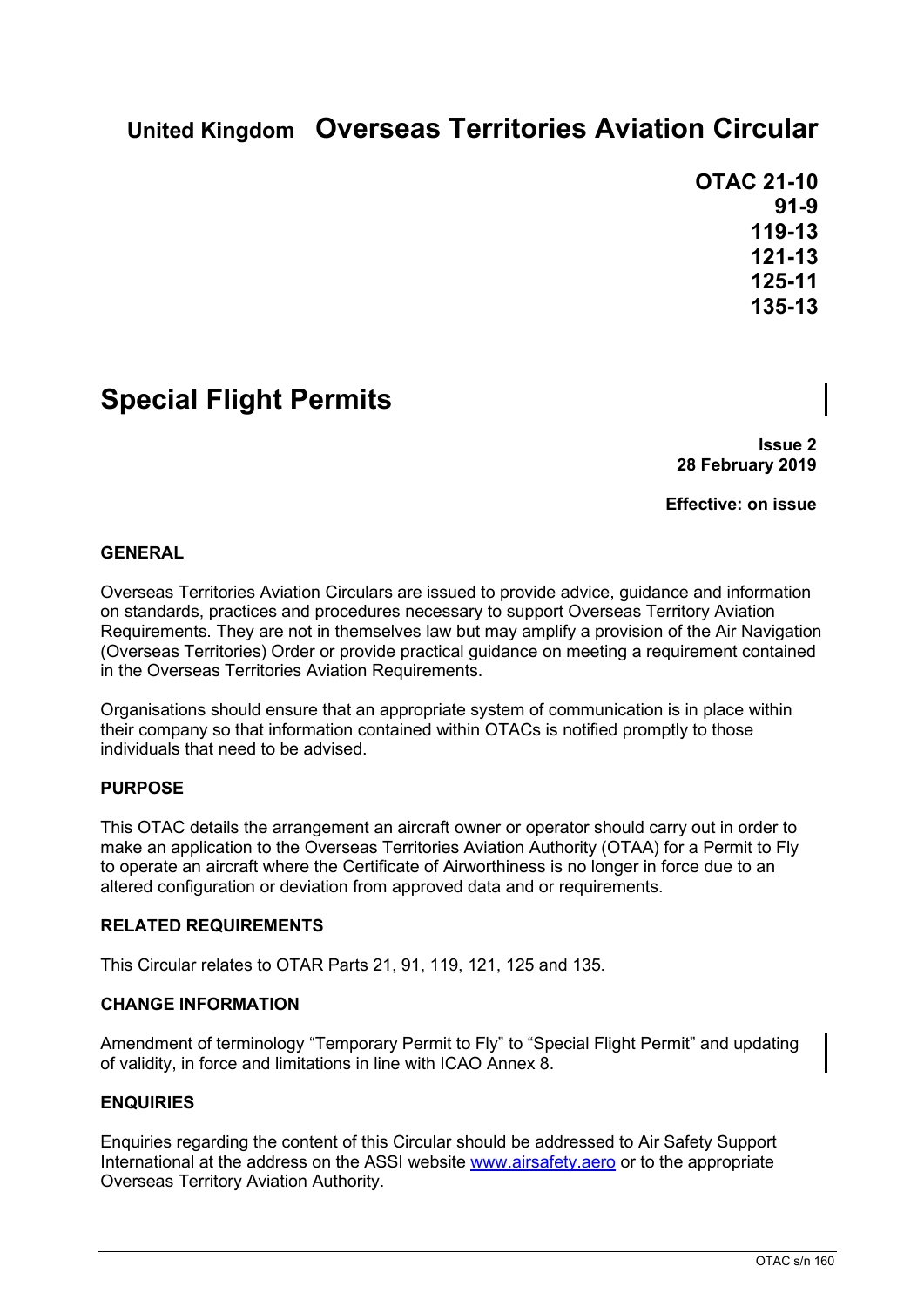## **CONTENTS**

|    | 2. 'VALIDITY' AND 'IN FORCE' - EXPRESSIONS OF A CERTIFICATE OF |  |
|----|----------------------------------------------------------------|--|
|    |                                                                |  |
|    |                                                                |  |
| 4. |                                                                |  |
| 5. |                                                                |  |
| 6. |                                                                |  |
| 7. |                                                                |  |
| 8. |                                                                |  |
| 9. |                                                                |  |
|    |                                                                |  |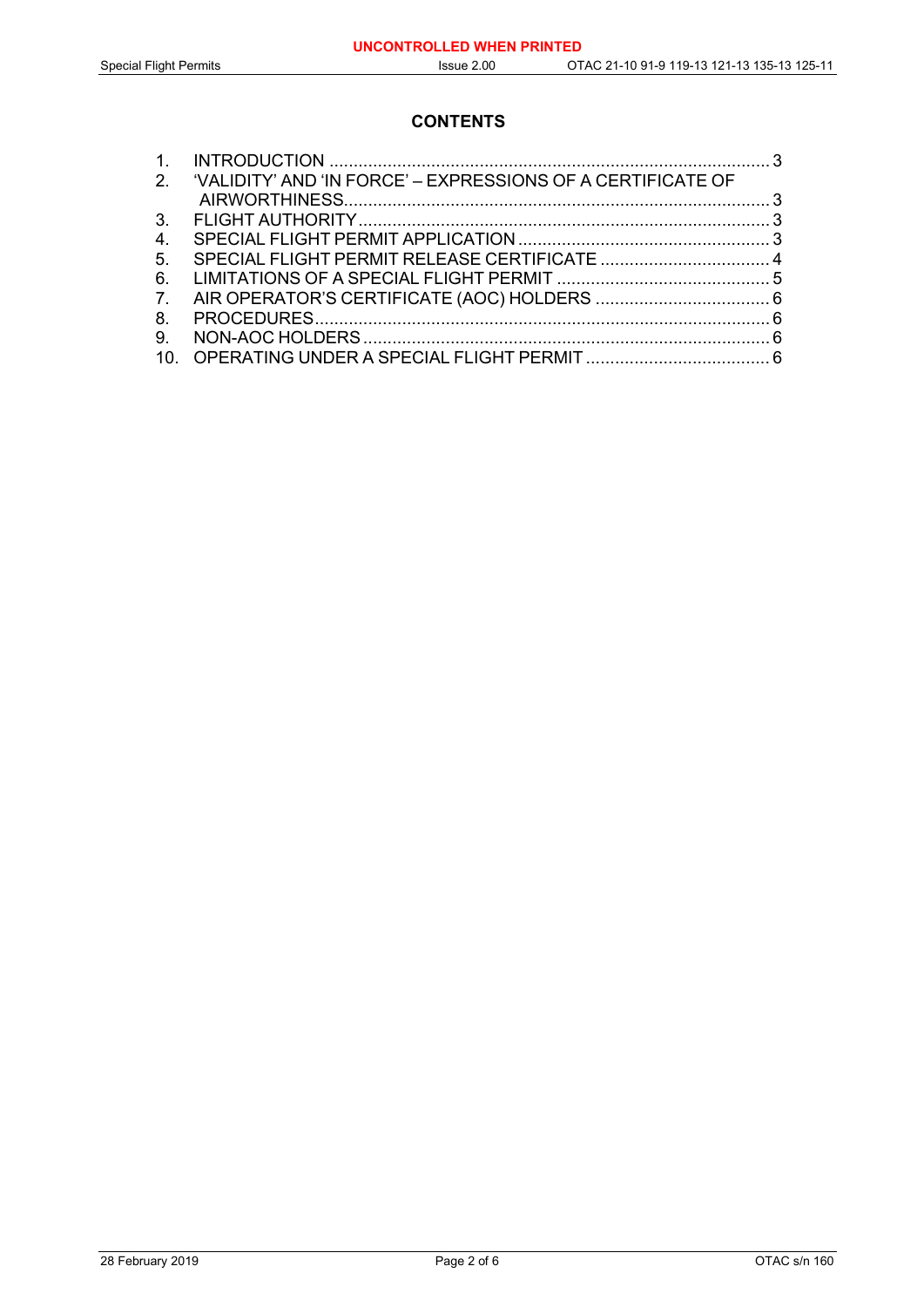## **1. INTRODUCTION**

If an aircraft no longer meets the certification standards set for the applicable Type Acceptance Certificate, the Certificate of Airworthiness will not be in force. The only provision for allowing an aircraft to fly in these circumstances is to permit the aircraft to be operated in accordance with the conditions of a Special Flight Permit, granted by the Governor. A Special Flight Permit also provides an exemption from the requirements to hold a Certificate of Airworthiness whilst operating within the Territory airspace. For a flight intending to commence and or terminate outside the Territory, if an aircraft is not in compliance with ICAO Annex 8, authorization/validation of the Special Flight Permit prior to the flight, from foreign Authorities is required anytime an aircraft is operating in foreign airspace.

## **2. 'VALIDITY' AND 'IN FORCE' – EXPRESSIONS OF A CERTIFICATE OF AIRWORTHINESS**

The expressions 'validity' and 'in force' are utilised in respect of a Certificate of Airworthiness granted to an aircraft registered in a Territory. For clarity these expressions are defined as follows:

- Validity refers to the certification conditions to which an aircraft must meet and the periodicity of any expiry for a Certificate of Airworthiness to be considered valid; it does not constitute authority for flight unless the aircraft meets all the conditions of the valid C of A.
- In Force describes where a Certificate of Airworthiness, unless surrendered, suspended or cancelled, will be considered in force so long as the aircraft continues to meet the conditions to which the C of A was issued.

## **3. FLIGHT AUTHORITY**

The owner or operator should always endeavour to have a valid C of A for the aircraft, avoiding the need for a Special Flight Permit.

Where this is not possible, an application for a Special Flight Permit should be made to the applicable OTAA by the aircraft operator, owner, or lessee if the aircraft is leased.

## **4. SPECIAL FLIGHT PERMIT APPLICATION**

An application form obtained from the applicable OTAA should be completed and returned with any supporting documentation.

The completion of the application form will require specific technical justification supporting the nature of the intended flight or journey, which must detail the reasons why the Certificate of Airworthiness is not in force.

The specific technical justification may require support from a suitable engineering organisation or from the type certificate holder.

Early communication with the applicable OTAA is advised in order to facilitate obtaining the appropriate technical justification.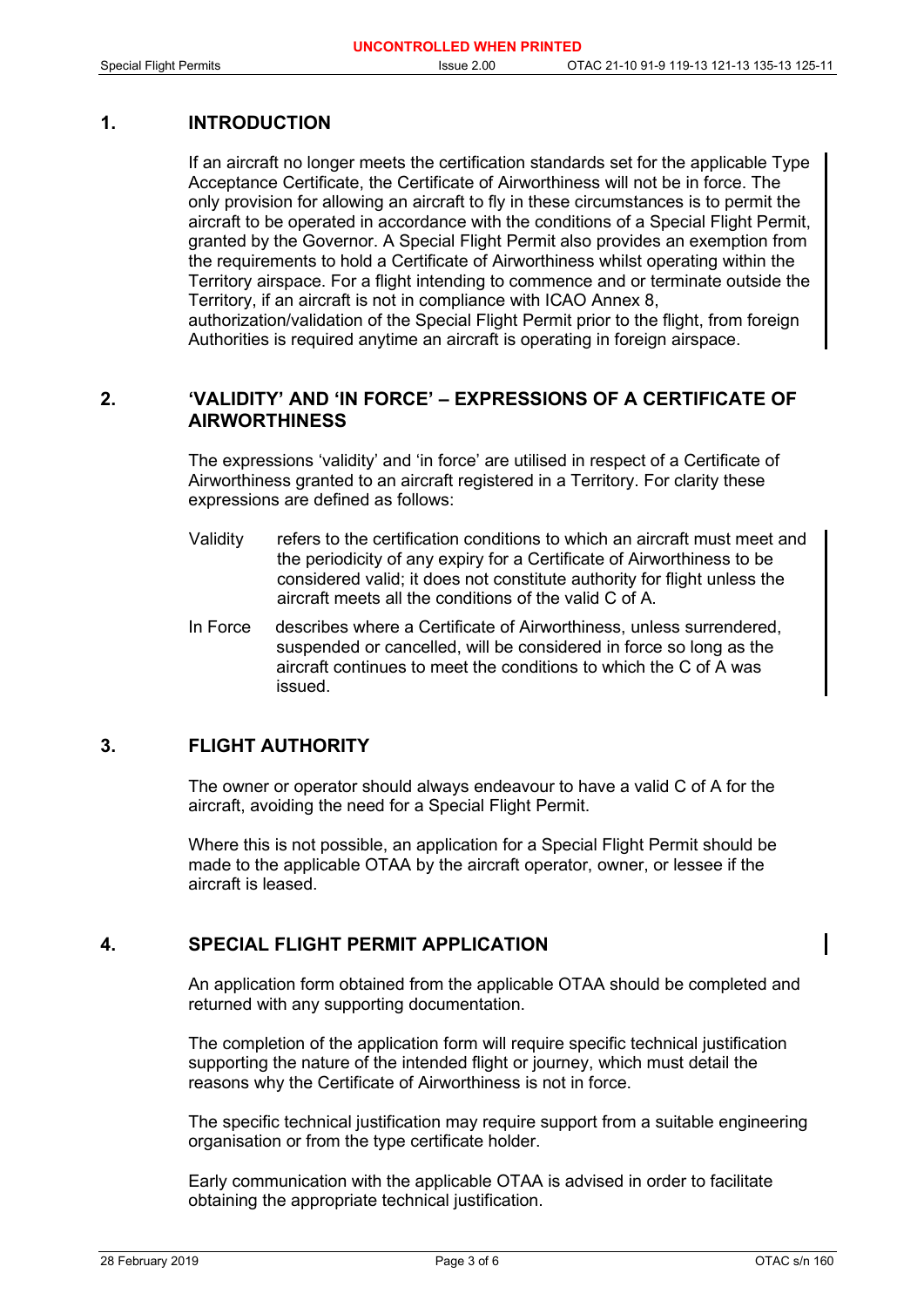The Special Flight Permit application form also requires a declaration by the applicable OTAR Part 39 Continued Airworthiness Management Organisation or person authorised by the Governor that the aircraft has no features and characteristics making it unsafe for the intended flight(s).

The OTAA may reserve the right to visit the aircraft or view its records prior to granting a Permit to Fly.

## **5. SPECIAL FLIGHT PERMIT RELEASE CERTIFICATE**

For an aircraft registered in the Territory, as specified in OTAR Part 21.705 and OTAR Part 43.155(b), the organisation or person issuing a Special Flight Permit Release Certificate shall be first satisfied that:

- (a) the associated documentation is in place and that all applicable maintenance and continuing airworthiness requirements for the intended flight has been evaluated as satisfactory by an OTAR Part 39 approved organisation, or a person authorised by the Governor; and
- (b) the aircraft has been physically inspected and any maintenance disturbance has been carried out in conformance with OTAR Part 145, instructions and standards promulgated by the aircraft manufacturer and any prescribed by the Governor; and
- (c) the aircraft is configured to the conditions prescribed on the Special Flight Permit certificate.

For an aircraft not registered in the Territory, the operator or owner should provide sufficient technical justification via a special permit to fly or equivalent document issued under the control of the aircraft's state of registry airworthiness authority. In these cases, the OTAA will only validate the document to authorize flight in OTAA airspace.

For an aircraft registered in the Territory, on successful completion of the evaluation, a Special Flight Permit Release Certificate (SFPRC) shall be issued to certify that the aircraft is fit for flight. The certificate shall be issued for a specific period.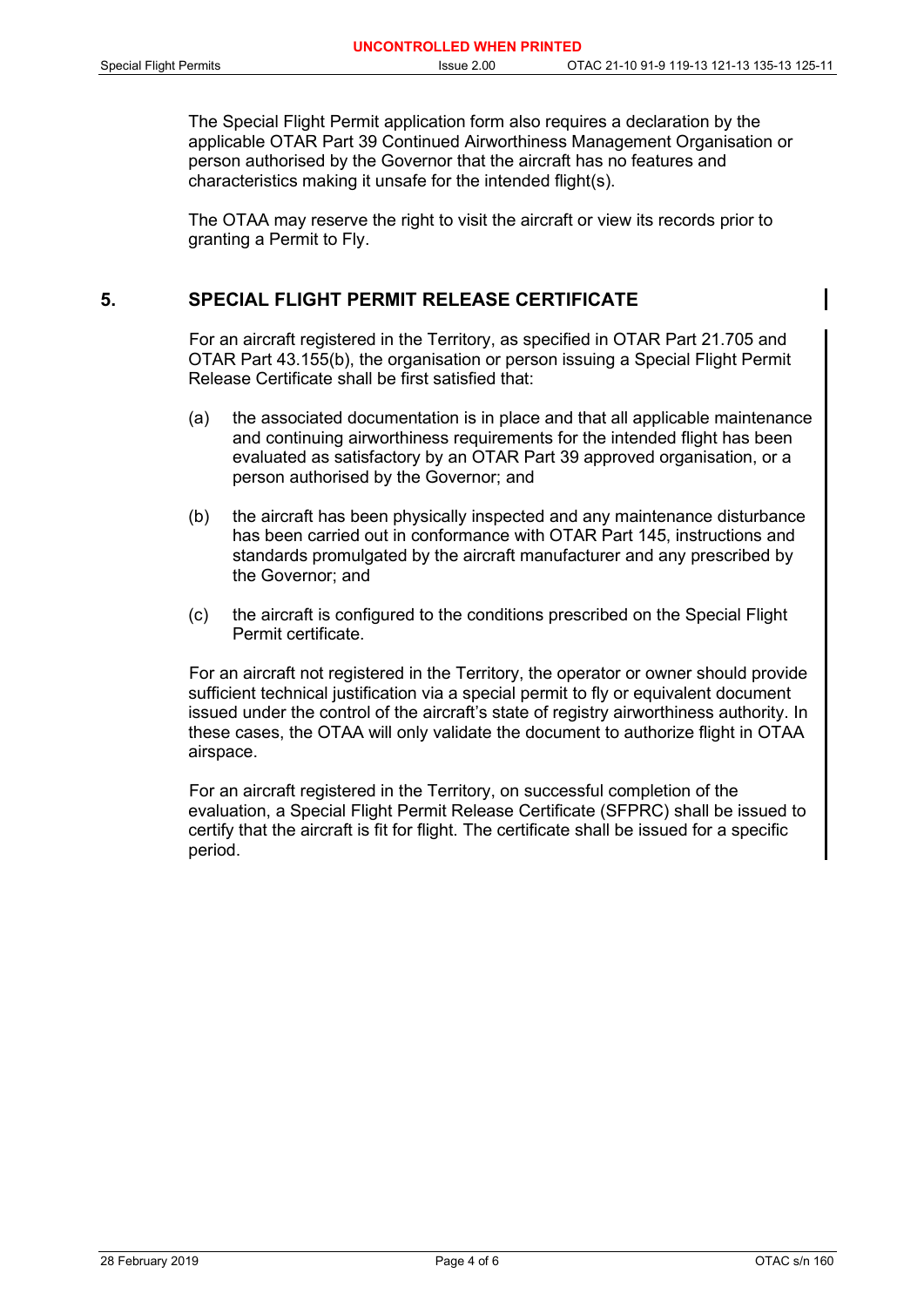A suggested format of the Special Flight Permit Release Certificate follows:

AIRCRAFT TYPE.............................. REGISTRATION...............................

**I confirm that the aircraft documentation has been satisfactorily reviewed by the OTAR Part 39 approved organisation, or authorised Individual.**

Approval/Authorisation Ref………………..

**In addition, it is hereby certified that all applicable maintenance actions including any required by the conditions on the Special Flight Permit have been carried out in conformance with the requirements of OTAR Part 43.155. The aircraft is therefore fit for flight under the identified conditions and restrictions.**

This certificate is valid from.......................... until.................................................. Signed................................. Authorisation: ……..........................Date................

A Special Flight Permit Release Certificate may only be issued by the following:

- (a) an individual within a OTAR Part 145 Organisation who is authorised in accordance with OTAR Part 43.153(b) and listed in the Maintenance Organisation Exposition for this purpose; or
- (b) a person specifically authorised by the Governor for this purpose.

#### **6. LIMITATIONS OF A SPECIAL FLIGHT PERMIT**

A flight conducted under a Special Flight Permit shall have appropriate limitations prescribed to minimize hazard to persons or property and conducted to avoid areas where flights might create hazardous exposure; and

- (a) the registration marks assigned to the aircraft by the State of Registry are to be displayed on the aircraft in conformity with the requirements of that State; and
- (b) persons or property are not carried for compensation or hire; and
- (c) no person is carried in the aircraft unless that person is essential to the purpose of the flight and has been advised of the contents of the authorisation and the airworthiness status of the aircraft; and
- (d) the aircraft is operated only by crew who are aware of the purpose of the flight and any limitations imposed, and who hold appropriate certificates or licences acceptable to the Governor or to the State of Registry; and
- (e) all flights are conducted within the performance operating limitations prescribed in the aircraft flight manual and any additional limitations specified by the State of Registry and or the Governor for the particular flight; and
- (f) the period of validity and the conditions of a special flight permit are to be specified.